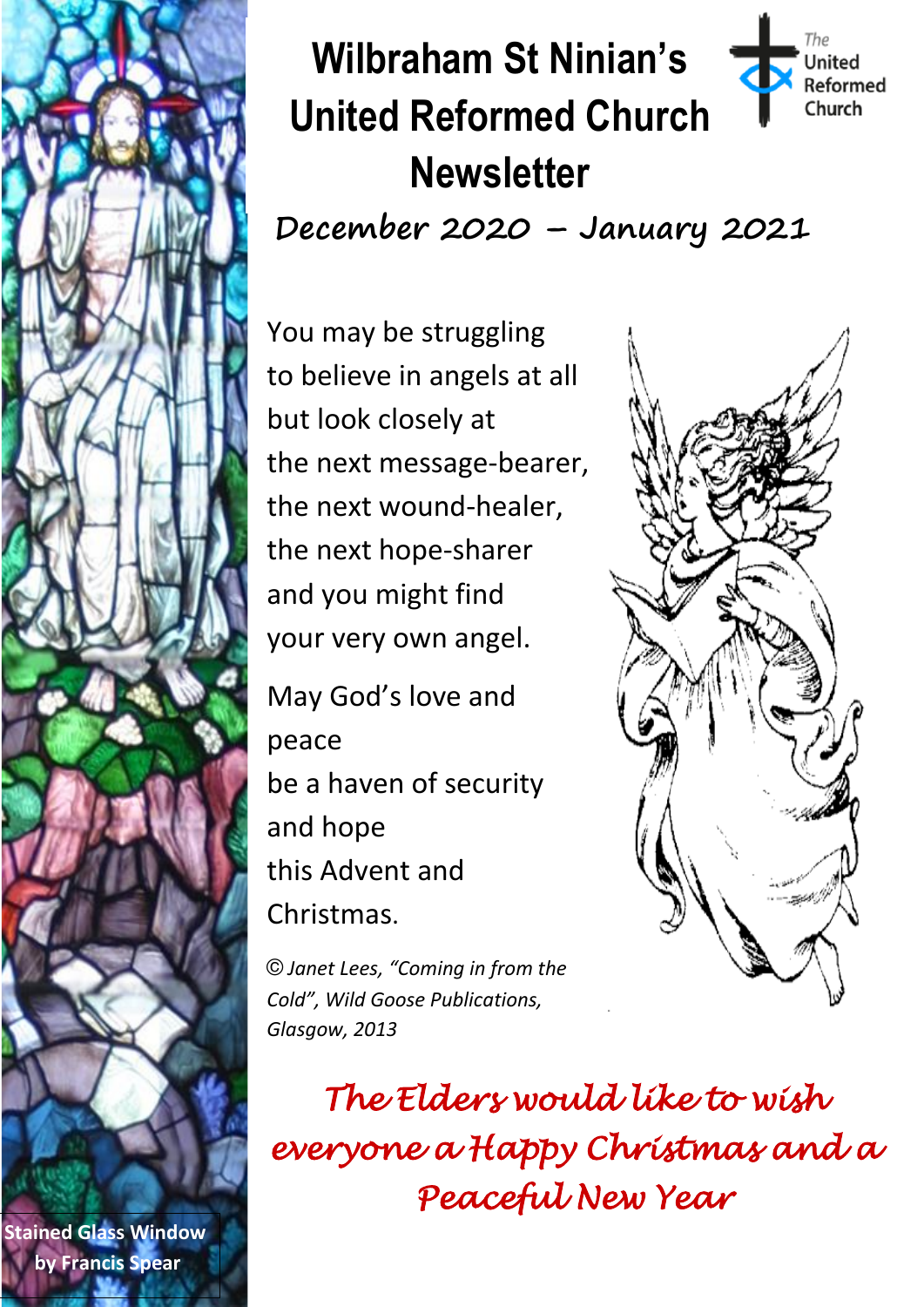

#### **From the Editor………… Dec 2020**

**<sup>17</sup> A friend loves at all times, and kinsfolk are born to share adversity** *(Proverbs 17:17)*

I can't believe it's already time for the December – January bulletin! Classic FM will be soon wall-to-wall John Rutter and we can put the Christmas decorations  $\left(\frac{1}{2}\right)$ . But it has been difficult not to focus on what we're missing: the people we're not able to see, the places we're not going and the things we can't do (like sing carols or meet together for worship and fellowship $\binom{2}{2}$ . Turning our attention to the things we do have rather than what we don't is a tough task, but articulating what we're thankful for is a radical act in the midst of a hard time.

So here are the little things I am thankful for that have sustained me this year (in no particular order as they say): Divine dark chocolate with raspberries (and discovering that Divine do online ordering and delivery!); Prosecco and New Zealand Sauvignon blanc; BBC Radio and Classic FM; Father Brown on BBC i-Player; Richard Osman's quiz shows, lockdown quiz emails and his novel "The Thursday Murder Club"; enjoyable escapist crime novels; the sheer sweet loveliness of the participants in Bake-Off, Strictly and I'm A Celebrity; our new cat who wakes us at 6.30am demanding food but who takes such joy in chasing a leaf all over the house; independent take-aways and shops in Chorlton who now deliver (we are so blessed); warm woolly tights from M&S; being back at work and not having to 'shield'…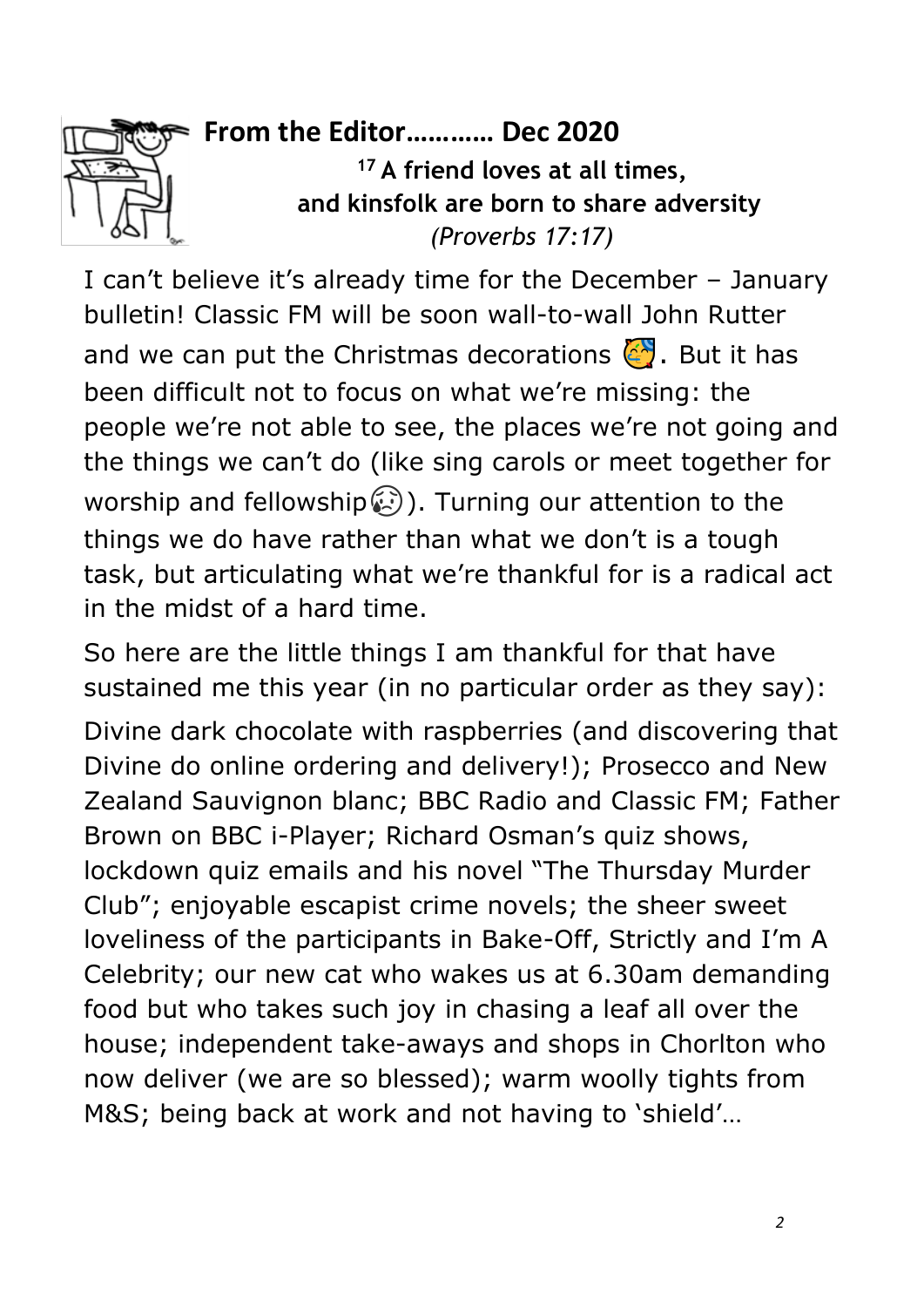These are the BIG things for which I am thankful; maybe you have other things for which to be thankful, or maybe you'll agree:

Key workers including:

- NHS and all health workers, support workers and care workers for everything they do, and for the researchers and volunteers bringing us hope in the form of new vaccines and treatments for Covid-19.
- Educators and support staff in schools, colleges and universities, jumping through logistical hoops to try to keep children and young people educated and safe.
- Everyone who works to keep us fed and clothed. Online shopping for allowing us to buy Christmas presents safely, and delivery drivers who must be working flat out!
- My wonderful Funeralcare colleagues and our ministers and celebrants, trying to bring comfort during the hardest times.

Family and friends who have all managed to remain (mostly) sane and cheerful throughout these long months.

Foodbanks for supporting the increasing number of people who now find it impossible to feed themselves and their families, and campaigners who lobby to alleviate food poverty.

Technology that makes it possible for people to stay connected while physically far apart, and makes a form of worship possible.

Our church leaders and members who work so hard to maintain fellowship and support our faith communities while we can't meet in person, especially Rev Lee Battle who cannot have anticipated what her first year in ministry would hold and does a sterling job!

So, however you are celebrating, have a safe Christmas and New Year, so that we can all meet next year and sing our Christmas carols **together**!

Every Blessing, *Mel*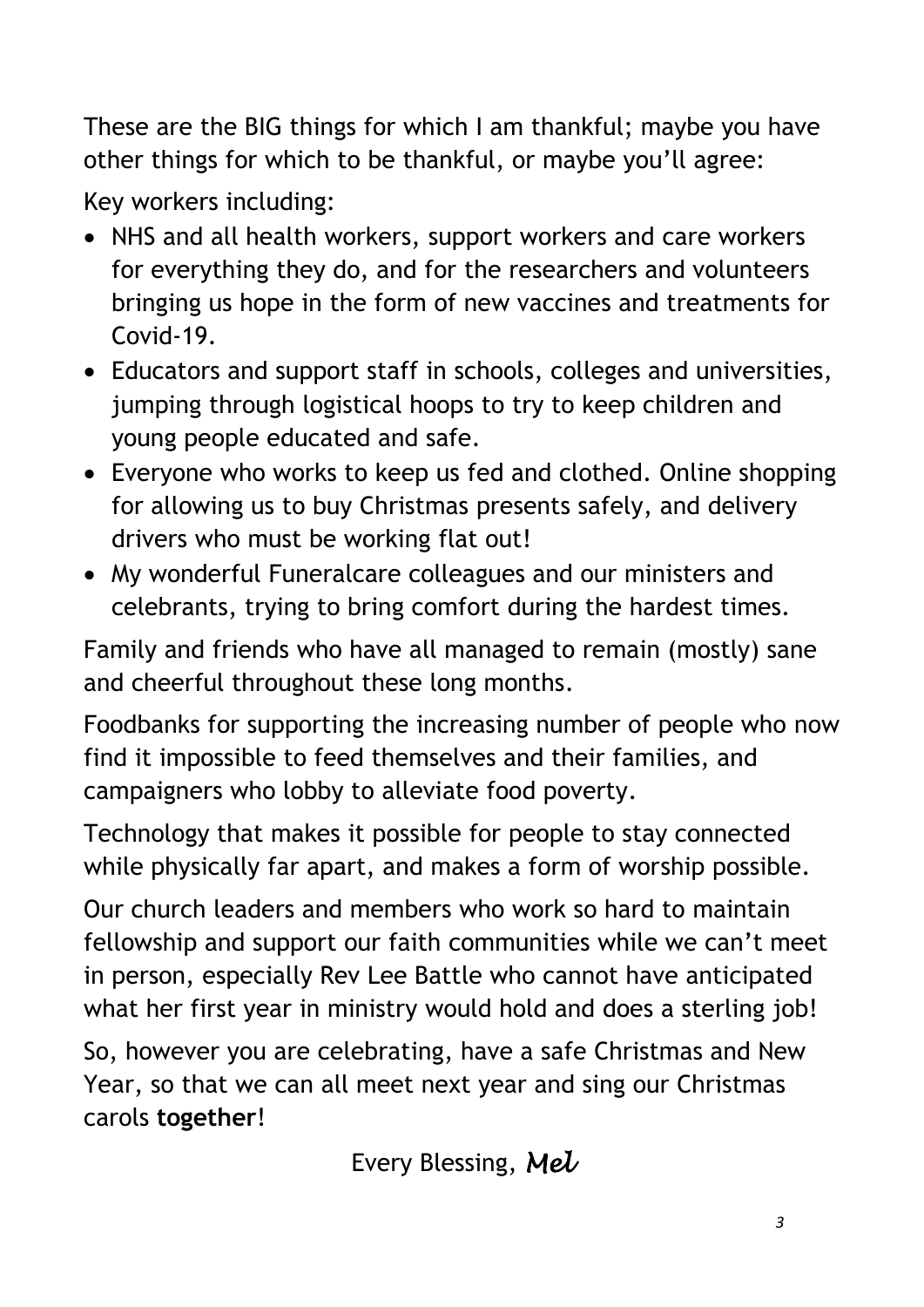# Family News

Deepest condolences are extended to **Joyce Henry** whose husband John died peacefully around midnight on Saturday 21<sup>st</sup> November. John had been in a care home in Flixton for some time. Visiting was restricted because of Covid19 but Joyce and her daughter Corinne were able to visit him in the days before he passed away. He was 99 years old (he would have been 100 on 28th February 2021). Our thoughts and prayers are with Joyce and her family at this sad time.

Warmest congratulations to **Jenny Johnson** who celebrated her 99<sup>th</sup> birthday on 23<sup>rd</sup> November. Jenny had a quiet birthday but was delighted to receive a hamper from M&S. (Who wouldn't be!). This is another special occasion to celebrate once we are all able to get together again.

Congratulations to **Rosa Hall** who has obtained a distinction in her MSc in Human Resources Management with CIPD Level 7, which she studied for over 2 years at MMU while working as an HR Assistant. The family are very proud and wish her well in her new job at the Dean Trust schools Ashton-on-Mersey High School and Broadoak School, Partington.

**Sue Posada** sends greetings to everyone from Colombia. She and Mario are well, and Nadia is still living and working in Colombia, while Lauren lives in South Manchester. We wish Sue and the family a happy and peaceful Christmas and a safe and prosperous New Year.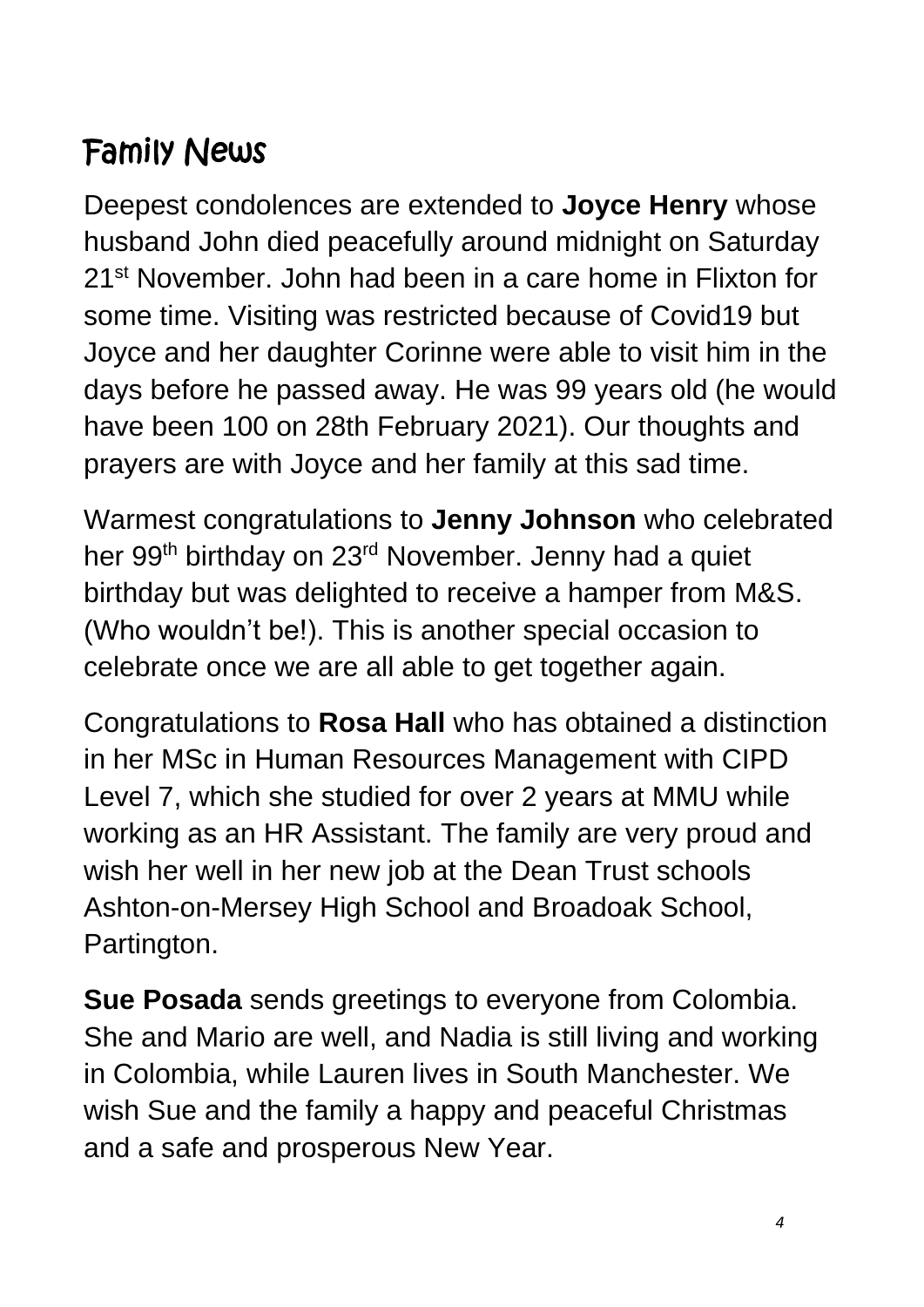Walt Johnson passes on greetings from **Rev Richard Church.** In his email, he wishes all well and hopes and prays that WStN is "flourishing in these difficult circumstances".

'**Space at the Table'** has provided a welcome meal each Wednesday to members of the congregation isolated at home unable to attend meetings or worship via Zoom. Rev Lee Battle writes: "Another highlight of my week is delivering food with the 'Space at the Table' project. I can't tell you how wonderful it has been seeing people who perhaps can't join in our zoom service. It is a valued and worthwhile project, not just because it is food but also the personal deliveries and chatting to people really helps out with isolation and loneliness. Just to know that someone cares means a great deal."



**The Nativity tableau is being put up outside church as a beacon of light in Chorlton.** 

Zaf Blair, who has been carrying out maintenance work for us, and some friends are putting up the tableau for us**.**

When the church has been dark for most of the year, this is a welcome symbol of hope.

# **"The light shines in the darkness, and the darkness has never put it out."** *(John 1:5)*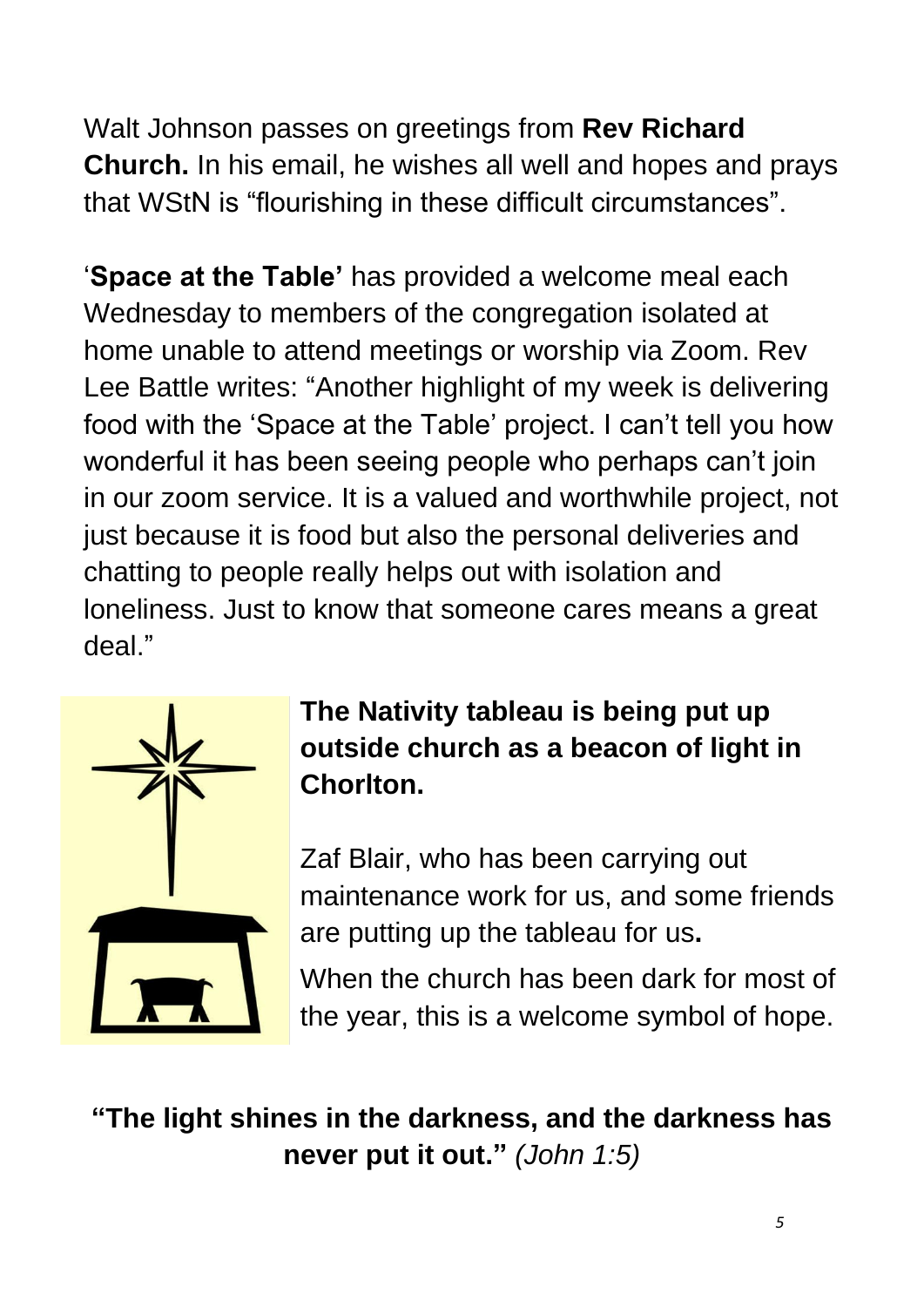# Christmas Cards

As many church people relied on distributing their Christmas cards by bringing them to church, **Pat Anstis** has kindly offered to help out by collecting and delivering church cards (in a Covid-secure way!). It's likely that Pat would have to restrict this service mainly to **M16** and **M21** postcodes but with some flexibility into surrounding ones such as **M14** or **M32**.

Write your cards with the first name and surname of the recipient on the envelope and have them ready for collection by Pat (Covid securely) from your home by **13th December**.

**Before 13th December** let Pat know in one of these ways:

- by email at **[patanstis@hotmail.co.uk](mailto:patanstis@hotmail.co.uk)**
- by mobile on 07742573354
- or landline on 0161 226 7894 (Pat says she almost never picks up landline calls but it's a good way to leave messages)

Give your name and address so Pat will would know where to collect the cards, which she will do on or around **14th December**.

Pat will then quarantine the cards at home for 3 or 4 days then sort them out and deliver them in Covid-secure bundles to the recipients.

# **Zoom Church Meeting**

20th December at 1.45pm

Zoom details will be emailed to everyone with the requisite technology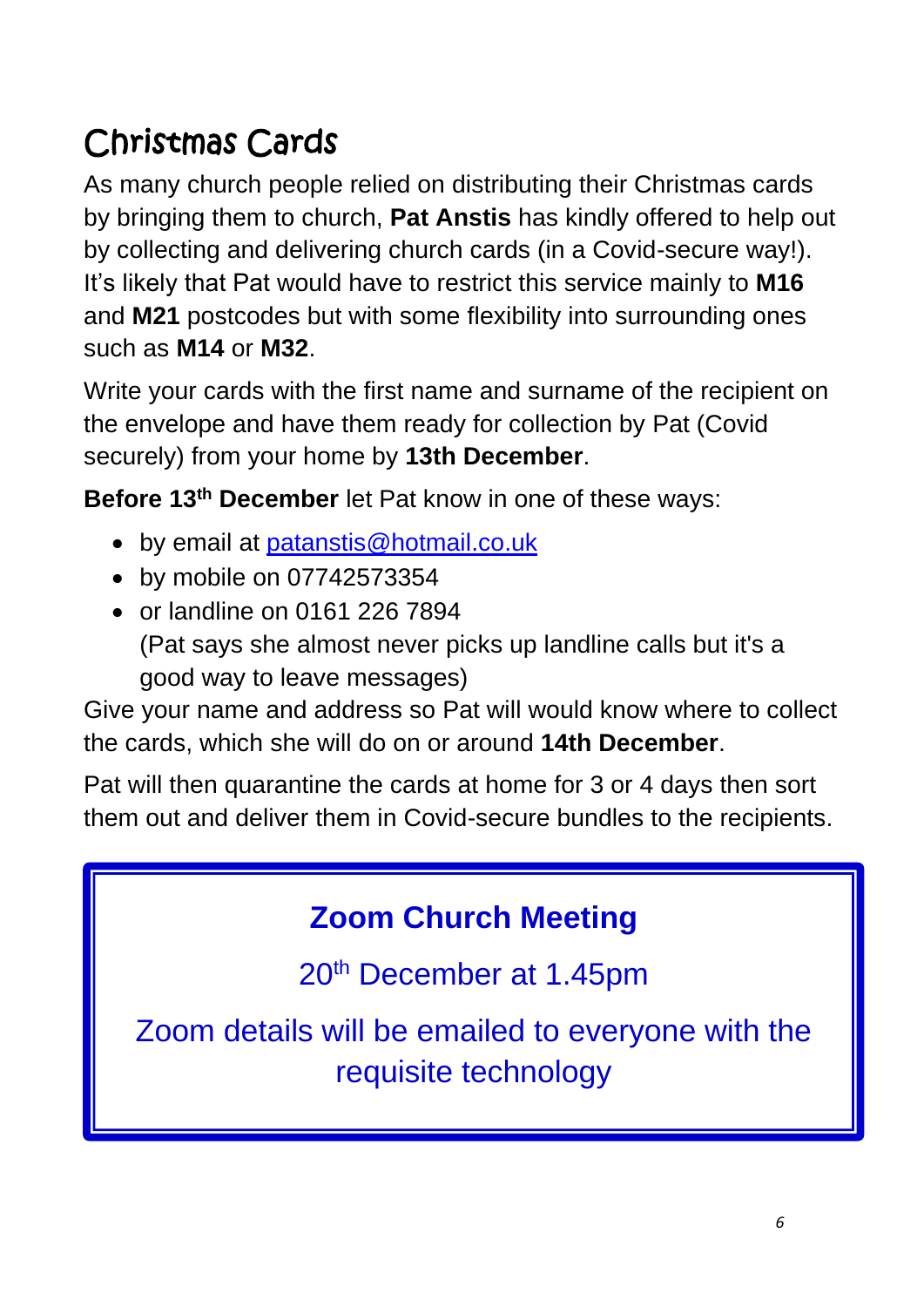# **Christmas Quiz**

The answers to the questions are all real or fictional characters with a name found in the Nativity story (though it may not be spelled the same.)

- 1. I was born in Argentina and I play football for Manchester City (full name scores 2 points)
- 2. I'm the friendly ghost
- 3. I'm an Irish actor, producer and director who starred in "The Usual Suspects" and has won Emmy awards for Best Actor in a TV Series for my role as a psychotherapist. I have just published a memoir.
- 4. I am Portia's masculine alter-ego, as well as a minor character in Shakespeare's "The Merchant of Venice"
- 5. I am a centaur in "Harry Potter and the Philosopher's Stone"
- 6. I was the first American to go into space and the fifth man to walk on the Moon
- 7. I am a vampire in an iconic TV show. Sadly, I was doomed never to be with the girl I loved but I did get my own spin-off series (named after me)
- 8. Though known by the shorter form of my first name, I will take office as the 46th President of the United States of America in January 2021
- 9. I am practically perfect in every way
- 10. I was the Beatles' drummer

*Answers on page 9*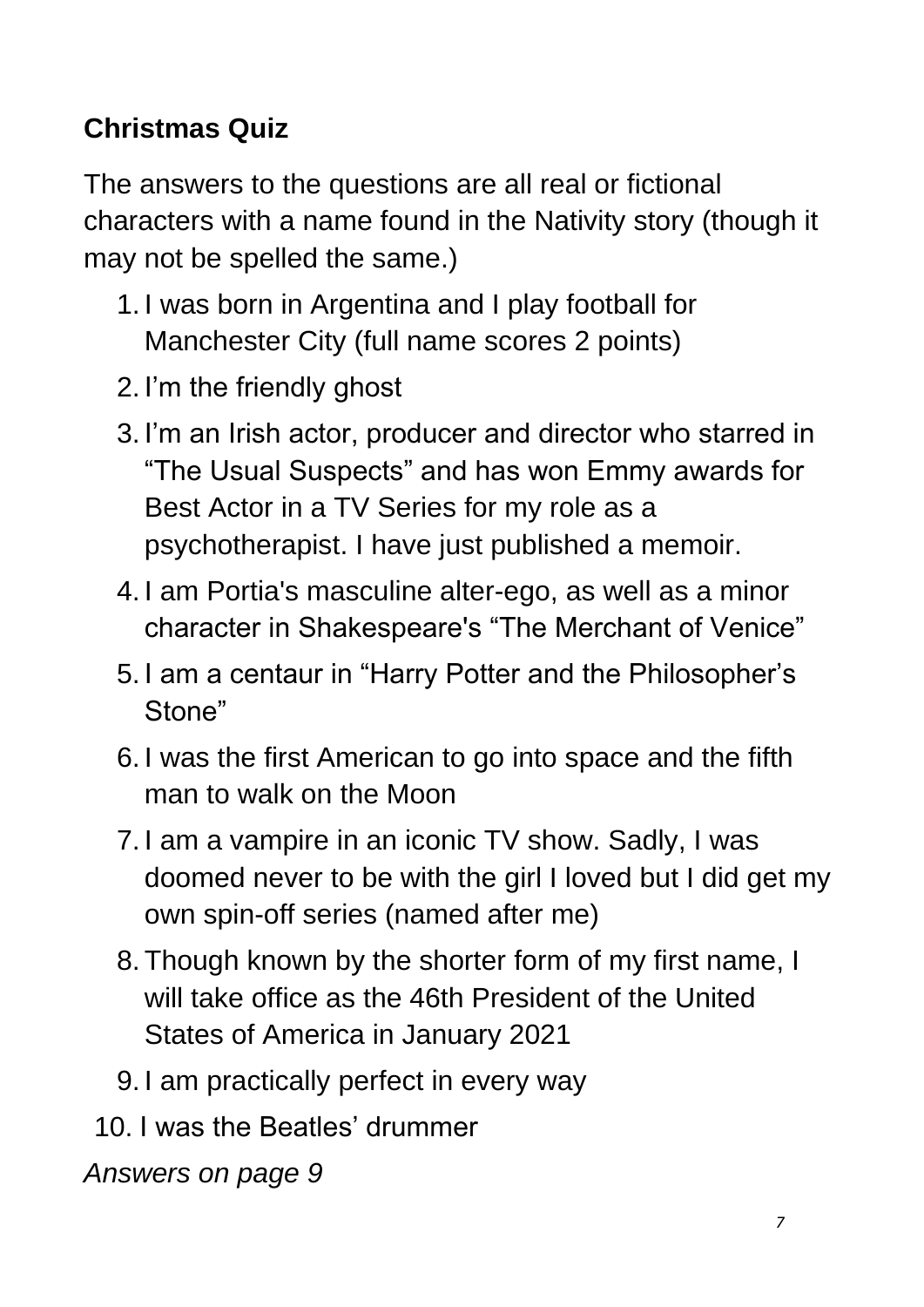

#### **Christmas Partnership Services – led by Rev Lee Battle**

| <b>Service</b>                   | Date/Time                           | <b>Zoom Meeting ID</b> | <b>Password</b> |
|----------------------------------|-------------------------------------|------------------------|-----------------|
| <b>Quiz Night</b>                | Sat 5 <sup>th</sup> Dec<br>7.30pm   | 832 3589 0540          | 147246          |
| <b>Mindful Service</b>           | Sun 13th Dec<br>7pm                 | 810 9990 1433          | 680371          |
| Service for<br>Remembering       | Thurs 17th Dec<br>7pm               | 860 9118 4357          | 732649          |
| Lessons and<br>Carols            | Sat 20 <sup>th</sup> Dec<br>7.30pm  | 886 3962 8807          | 197265          |
| Christingle                      | Thurs 24 <sup>th</sup> Dec<br>4pm   | 853 3278 1219          | 878609          |
| <b>Christmas Eve</b><br>Midnight | Thurs 24th Dec<br>11.30pm           | 885 367 9120           | 045644          |
| Christmas Day                    | Fri 25 <sup>th</sup> Dec<br>11.00am | 831 4504 6422          | 681470          |
| New Year's Eve                   | Thurs 31 Dec<br>8pm                 | 862 7665 3243          | 602625          |

**In addition to this, every evening from 26th – 30th December (inclusive) Lee will be on Zoom between 6- 7pm. Please use Meeting ID – 770 690 9432, for every evening.**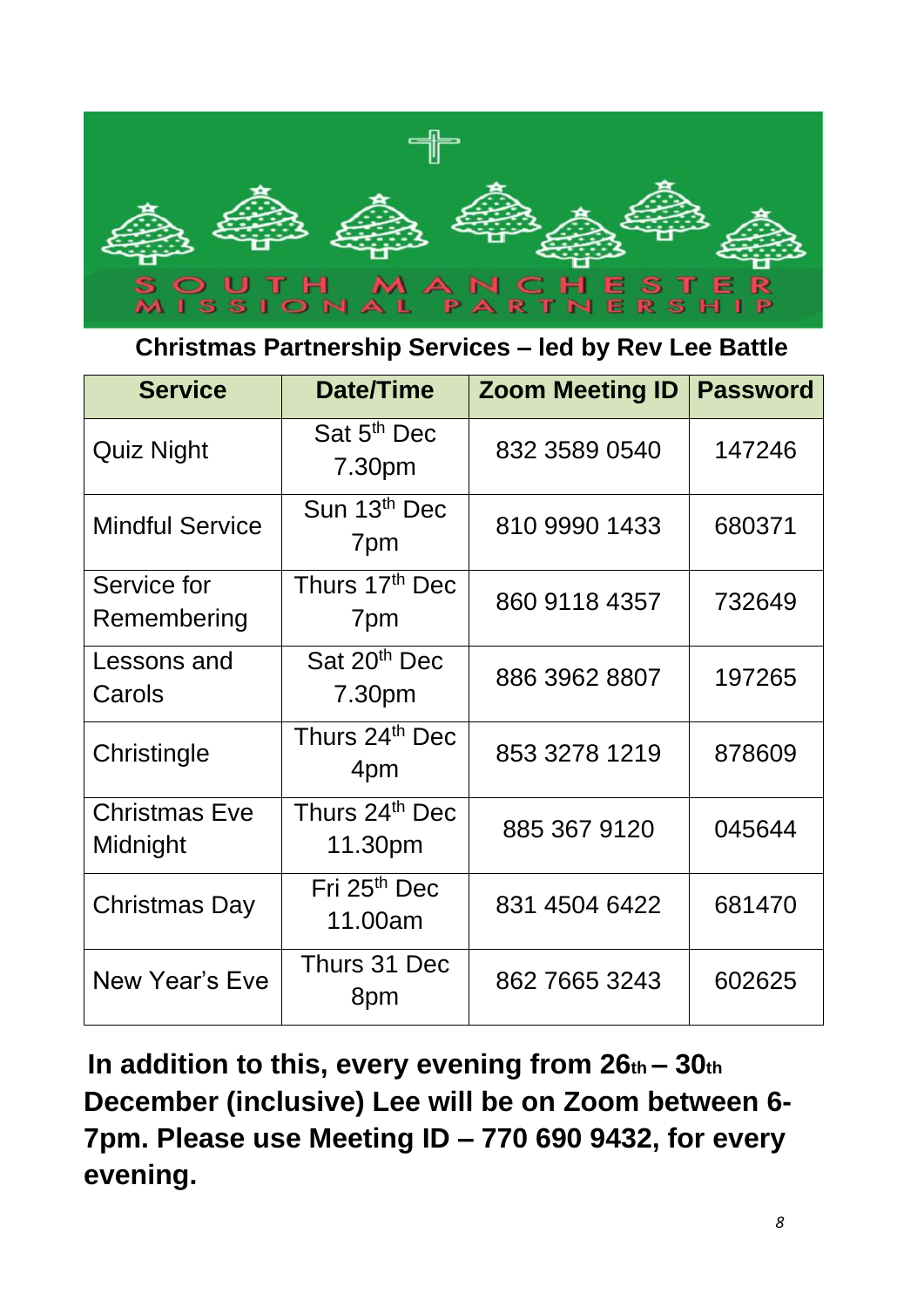#### **Christmas Quiz Answers**

- 1. Gabriel Jesus
- 2. Caspar
- 3. Gabriel Byrne.
- 4. Balthazar
- 5. Melchior
- 6. Alan Shepard
- 7. Angel
- 8. Joe (Joseph) Biden
- 9. Mary Poppins
- 10. Ringo Starr

#### **Bonus Question**

Wales has several towns and villages named after places in the Bible. But in which Welsh counties would you find

- a.Bethlehem
- b. Nazareth (or Nasareth as it's spelled in Welsh)

to view the promised land)

- Nebo (named for the mountain where Moses stood
	- ollepheli of Llandeilo. Gwynedd, in the Nantile valley near the village of b.
		- a. Carmarthenshire, in the 1ywi Valley, to the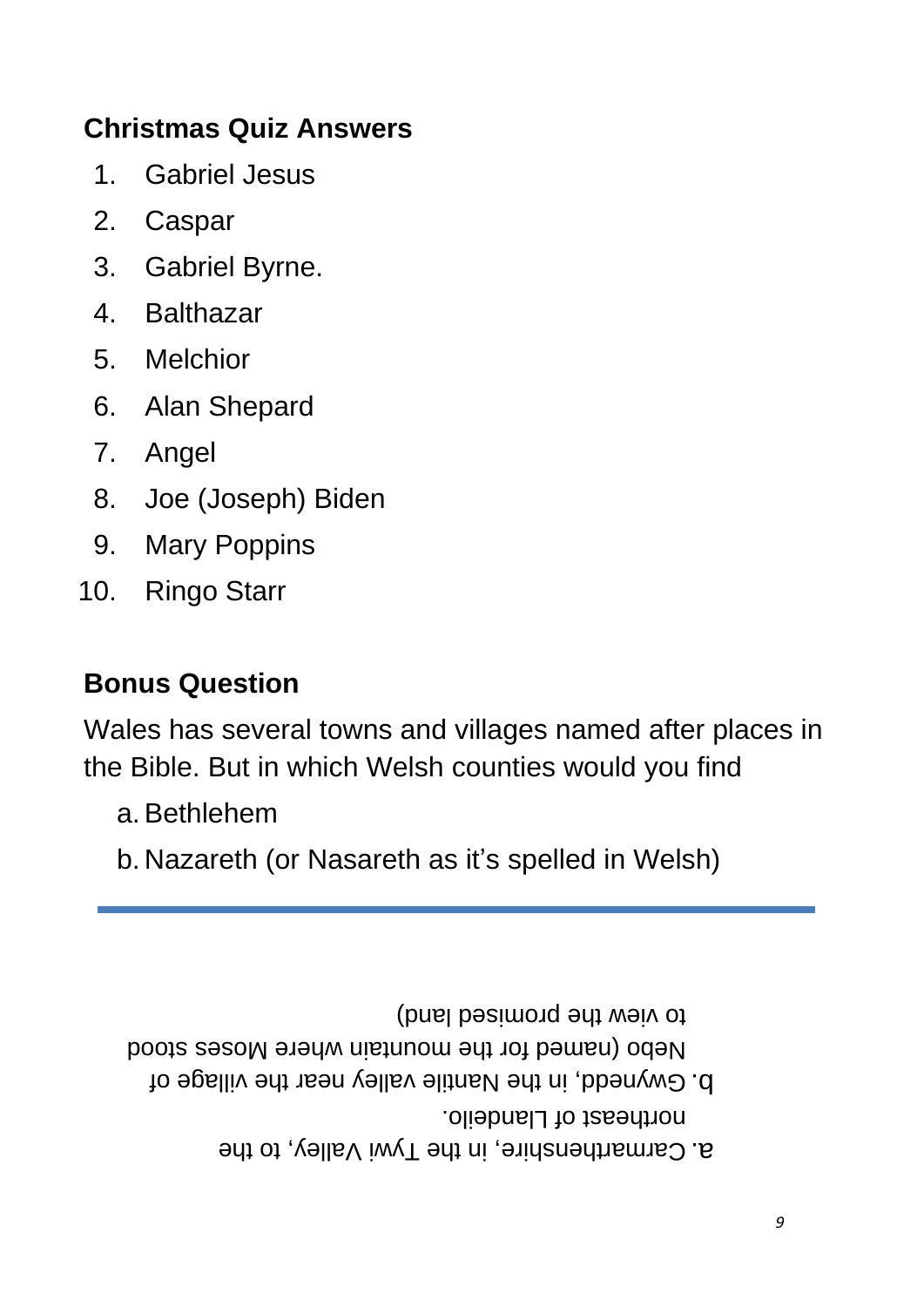

# **Advent Candle Prayers**

Some of you might like to light a candle each Sunday in Advent or even have your own Advent wreath. Here are some prayers we might have used in church this year.

#### Advent 1 - Hope (29<sup>th</sup> November)

In a world where so many despair, God lights a candle of hope in our hearts. *By awesome deeds you answer us with deliverance, O God of our salvation; you are the hope of all the ends of the earth and of the farthest seas. (Psalm 65:5)* Jesus you are coming again, Help us to live in the hope you bring. Light of the world, light the way

## Advent 2 – Peace (8<sup>th</sup> December)

In a world where so many experience violence, God lights a candle of peace in our hearts. *By the tender mercy of our God, the dawn from on high will break upon us, to give light to those who sit in darkness and in the shadow of death, to guide our feet into the way of peace.' (Luke 1:78, 79)*  Jesus you are coming again Help us to share the peace you give. Light of the world, light the way

## **Advent 3 – Joy** (15th December)

In a world where so many are sorrowful,

God lights a candle of joy in our hearts.

*The Root of Jesse will spring up, one who will arise to rule over the nations; the Gentiles will hope in him. (Romans 15:12)*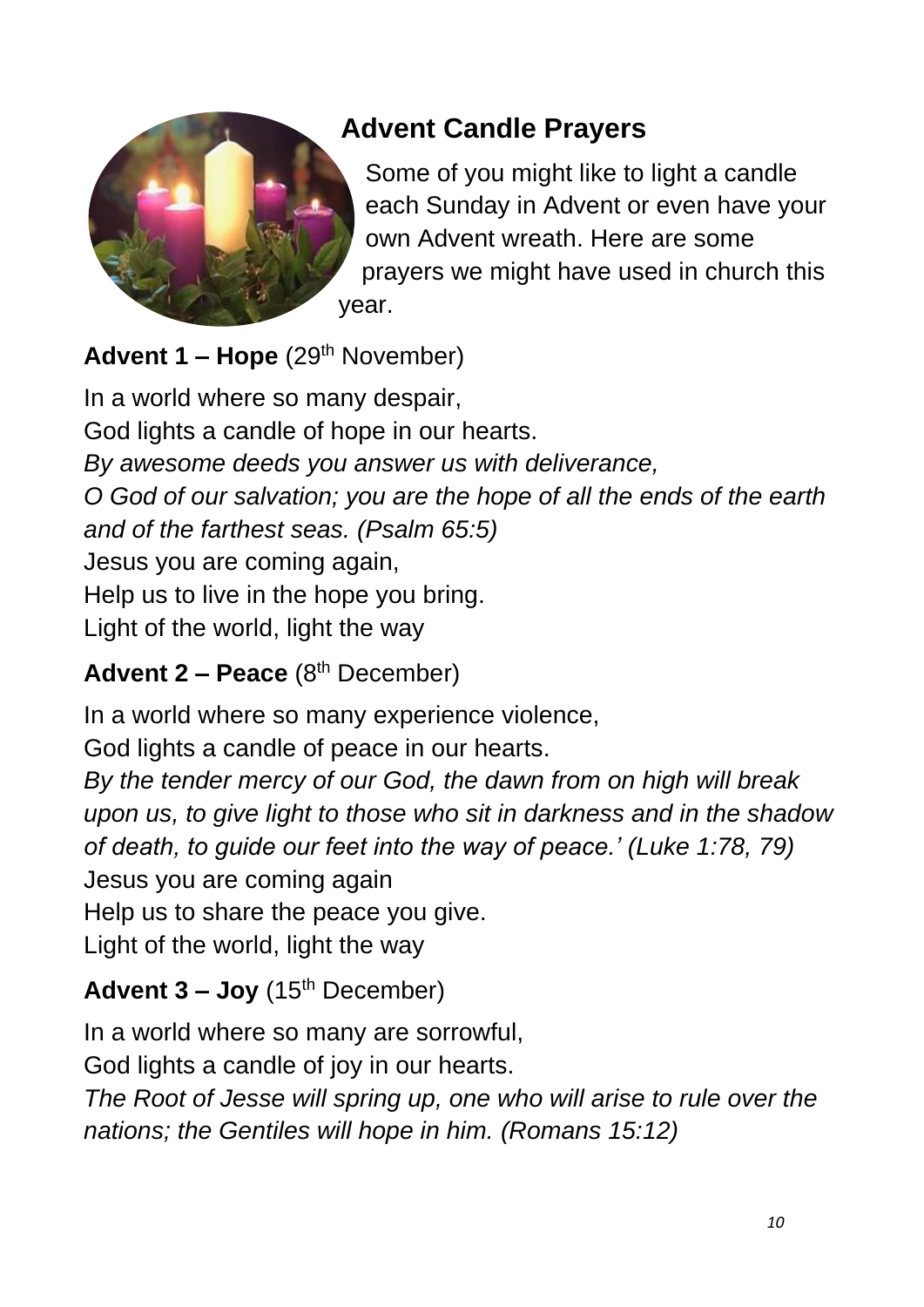Jesus you are coming again, Help us to share the joy you bring. Light of the world, light the way

#### **Advent 4 – Love** (22nd December)

In a world where so many experience hatred God lights a candle of love in our hearts. *For God so loved the world that he gave his only Son, so that everyone who believes in him may not perish, but may have eternal life. (John 3:16)* Jesus you are coming again Help us to share your joy Light of the world, light the way.

#### **Christ Candle for Christmas Eve** (24<sup>th</sup> December)

In a world where so many wait in darkness, light comes into our hearts through a baby born in a manger! He is God-with-us, Christ the Lord! *For a child has been born for us, a son given to us; authority rests upon his shoulders; and he is named Wonderful Counsellor, Mighty God, Everlasting Father, Prince of Peace. (Isaiah 9:6)*  Jesus, light of the world, be born in us this night, in our hearts, our minds, our lives. May the light of your life be kindled in us, Light of the world, light the way.

**"12Again Jesus spoke to them, saying, 'I am the light of the world. Whoever follows me will never walk in darkness but will have the light of life."** *(John 8:12)*